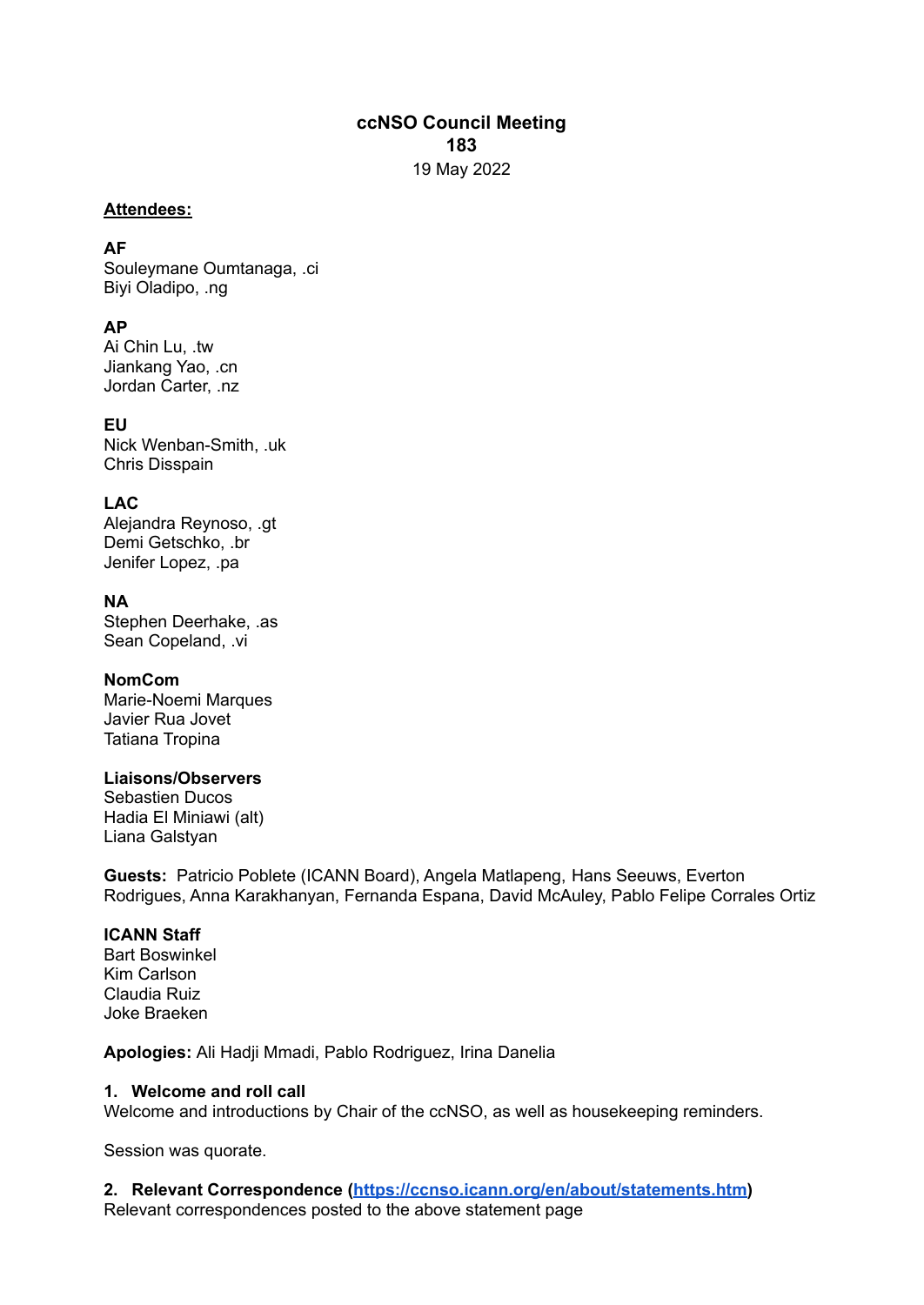## **3. Minutes & Action Items**

Minutes and open action items were reviewed. No comments received from Council

## **4. Intermeeting Decisions (since meeting 182, April 2022)**

Appointment members DNS Abuse Standing Committee.

### **Item 5-10 Updates and Q&A**

#### **5. Update ECA, CSC, CSC RT** (written updates)

The Chair of the ccNSO added (re the Empowered Community Administration) on 10th of May, the ccNSO received a notice from the ICANN secretary that on the first of May, the ICANN Board approved the standard Bylaws amendments to Article 10 of the ICANN Bylaws. This initiates a 21-day rejection action petition period from the community and meet those from the 10th of May until the 31st of May

Additionally, she noted the CSC call for volunteers will be initiated [soon]. Brett Carr's term is up on 1 October (he is not term limited). As a reminder, they will coordinate the appointment of the members of the CSC, then later the full slate. **Launch will happen during the June meeting.**

Sean Copeland provided an update on the CSC Review KPIs and the engagement survey.

#### *Action Item 183-01:*

Launch of call for volunteers, CSC at June meeting

- **6. Update WGs taken** (written updates)
	- *a. IGLC*
	- *b. SOPC*
	- *c. GRC*
	- *d. OISC*
	- *e. TLD-OPS*
	- *f. Technical WG*
	- *g. MPC*
	- *h. Triage Committee*
	- *i. implementation WS2*
	- *j. IRP panel selection process*
- **7. Updates ccPDPs** (written updates)
	- *a. Update ccPDP3 - Review Mechanism –* Stephen Deerhake provided an update. The group is currently trying to find a way forward on binding. He also expressed concern that there has not been any update/approval from the ICANN Board – the Retirement Working Group completed their work 5 months ago.

#### *Action Item 183-02:*

The ccNSO Chair will reach out to ICANN Board member Patricio Poblete asking for an update (retirement).

## *b. Update IDN ccPDP4*

- **8. Update liaisons** (written updates)
	- *a. Update ALAC Liaison*
	- *b. Update GNSO Liaison*
- **9. Update Chair, Vice-Chairs, Councilors, RO's and Secretariat**
	- ad hoc group on prioritization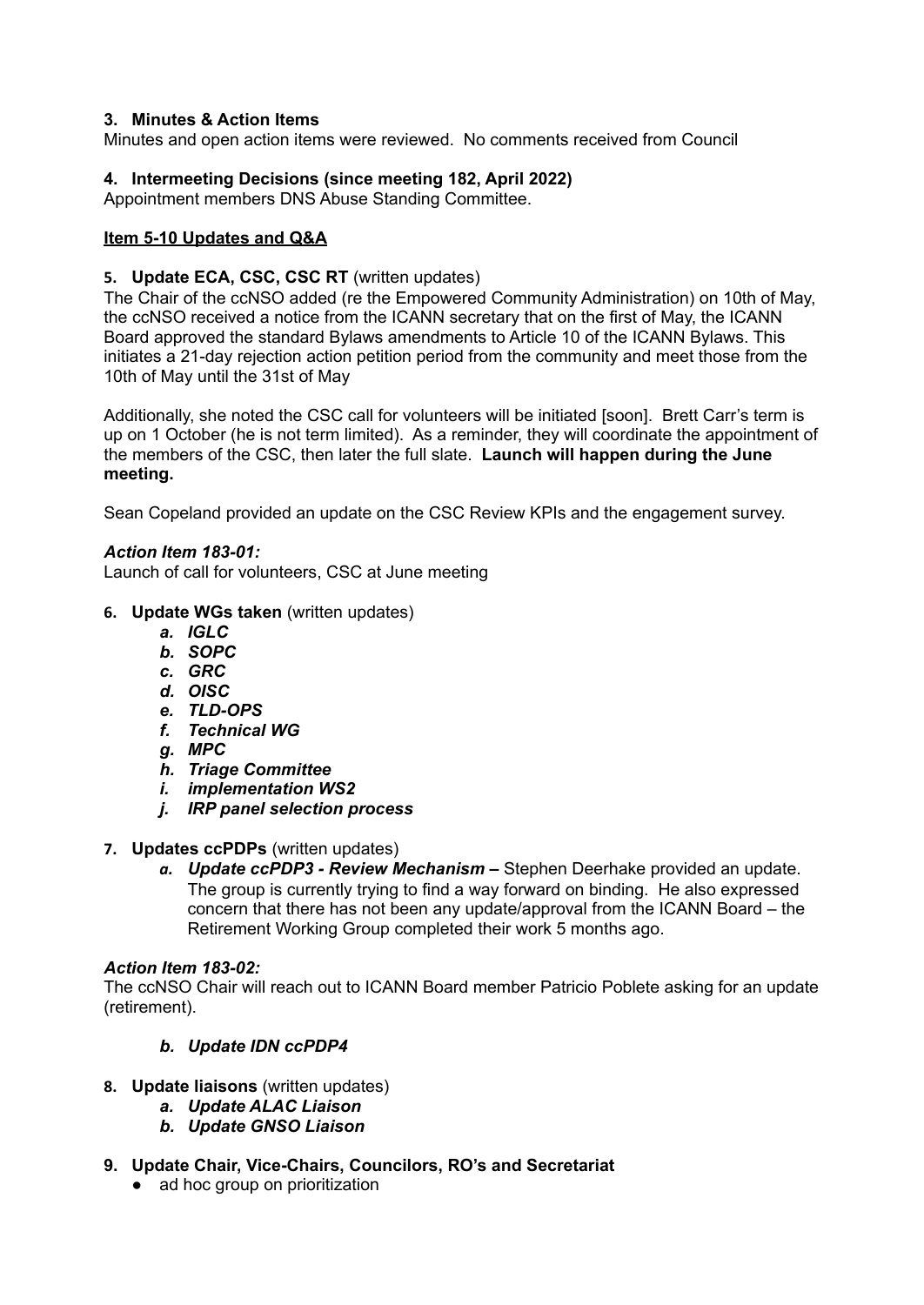Chris Disspain provided an update. He noted the pilot is completed. The group left staff with priority suggestions. There is a prioritization session being planned at ICANN74.

● Roundtable results

The Chair of the ccNSO noted this meeting was virtual instead of face-to-face as originally planned. Topics included concerns regarding volunteers and their available time/ongoing activities and the high rotation that some communities have. There was mention of appointing someone to the budget process group, but no formal notification was received.

There were also discussions on the effectiveness of the ICANN multistakeholder model and future of ICANN meetings [including health and safety protocols].

#### *Action Item 183-03:*

Chair / Secretariat to confirm details regarding appointment to the FY24 Ops Plan and Budget process group from the ccNSO.

#### **10. Update Charters, Terms of Reference**

Stephen Deerhake noted the Tech Working Group will discuss at their meeting at ICANN74.

#### **Item 11 - 17 for discussion or decision during the meeting**

#### **11. Timelines Nomination process Board Seat 11 & Council elections**

The ccNSO Council discussed timing of the Q&A session by the community because both the Council election and Board nomination guidelines refer to an ICANN AGM as the meeting for the Q&A. But now, ICANN75 (2022 AGM), is scheduled for mid-September.

#### **Action Item 183-04:**

Secretariat is requested to propose a timeline for both the Council election and Board nomination to be after ICANN75 (Q&A)

#### **Action Item 183-05:**

GRC to review guidelines to consider detaching this part of the process from the meeting itself.

#### **12. Impact upcoming change Article 10 and Annex B to include IDNccTLDs in the ccNSO**

Sean Copeland provided an update regarding rules changes that will prepare the ccNSO to accept the inclusion of the IDNs (administrative changes).

Joke Braeken reviewed possible changes to the membership application.

#### **13. Update Triage Committee. Work Plan FY 23-25**

Bart Boswinkel provided an update noting the triage committee is looking at updating the work plan and considering the strategic note that was agreed upon.

#### **14. ICANN74 Meetings**

The Chair of the ccNSO provided a high-level overview of sessions planned at ICANN74.

#### *a. ccNSO Council*

- i. Prep meeting (Proposed date 7 June 2022, 12:00 UTC TBC)
- ii. Informal Council meeting (Monday 13 June 2022)
- iii. Council meeting (Thursday 16 June 2022, 11.15-12.30 UTC)

#### *b. Bilateral meetings*

i. Joint ccNSO – GNSO meeting, Tuesday 14 June 2022, 07.00-08.00 **UTC** 

Proposed Topics:

● **What happens after PDP recommendations are accepted by either council?**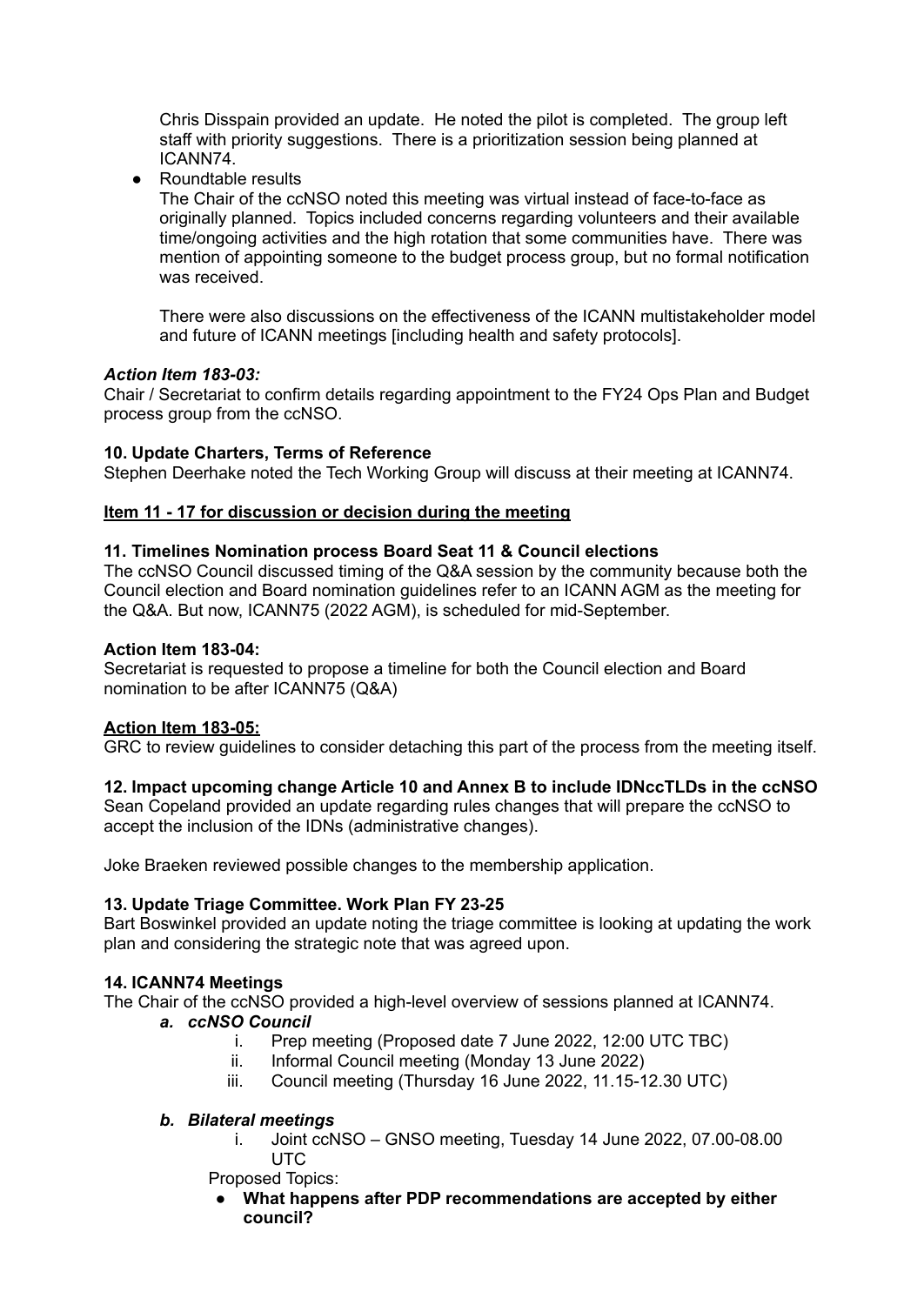Both groups are finding that post-PDP timelines lack predictability, particularly when extending well beyond the time invested in the PDP itself. Both NSOs will share their approaches to remedy the issue and find potential mutually applicable solutions.

● **DNS Abuse**

Updates from both groups on our activities on this topic and our interactions with the rest of the community.

● **EPDP Phase 2 SSAD and ODA**

The GNSO would like to update the ccNSO on the latest developments of the EPDP Phase 2 – SSAD since the publication of the ODA on 25 January 2022, as the suggested direction may come of interest to certain ccTLDs in the future.

● **IDN**

While the ccPDP4 is awaiting a response from the Board following the January 2022 submission of its report, one of the liaisons between it and the GNSO EPDP on IDNs may want to report on the latest developments of the later which may affect both groups [if any].

## *c. ccTLD relevant sessions*

- i. ccNSO webinar for newcomers, date 31 May 2022, 12:30 UTC
- ii. ccTLD news sessions
	- 1. ccTLD News #1 ICANN74 Impact of the pandemic on ccTLDs, 19 May 2022, 13.00 UTC
	- 2. ccTLD News #2 ICANN74 Cybersecurity, 24 May 2022, 06.00 UTC
- iii. Tech Day Monday 13 June 2022
- iv. ccNSO Members meetings
	- 1. Policy update ccPDP3 and ccPDP4, Tuesday 14 June 2022, 11.15-12.30 UTC
	- 2. Governance session, Wednesday 2022, 08.30-10.00 UTC
	- 3. ccNSO & DNS Abuse Session: local DNS Abuse policies, role of ccTLDs, Thursday 16 June 2022, 08.30-10.00 UTC
	- 4. SOPC: what are core topics to focus on in ICANN's planning , Wednesday 15 June 2022, 07.00 - 08.00 UTC
- v. WG Meetings:
	- 1. ccPDP 3 Review Mechanism WG: Tuesday 14 June 2022, 13.00-14.00 UTC
	- 2. ccPDP4 WG meeting: 14.30-15.30
	- 3. Tech WG: Wednesday 15 June 2022, 13.00 -14.00 UTC
	- 4. TLD-Ops Steering Committee: Wednesday 15 June 2022, 14.30 -15.30 UTC
- vi. Plenary & other cross-community session(s)
	- 1. Plenary session 1: Who set ICANN's priorities? Five years later, Tuesday 14 June 2022, 08.30- 10.00 UTC
	- 2. Thematic session: Subpro, Monday 13 June 2022)
	- 3. ICANN org: Geopolitical session (Thursday 16 June 2022)

## **15. Next Council Meetings**

- Meeting 184, **ICANN74**, Thursday 16 June 2022, 11.15-12.30 UTC
- $\bullet$  Meeting 185 July 21 12:00 UTC
- $\bullet$  Meeting 186, August 18 21:00 UTC
- Meeting 187, September 17-22 ICANN75 **TBD**